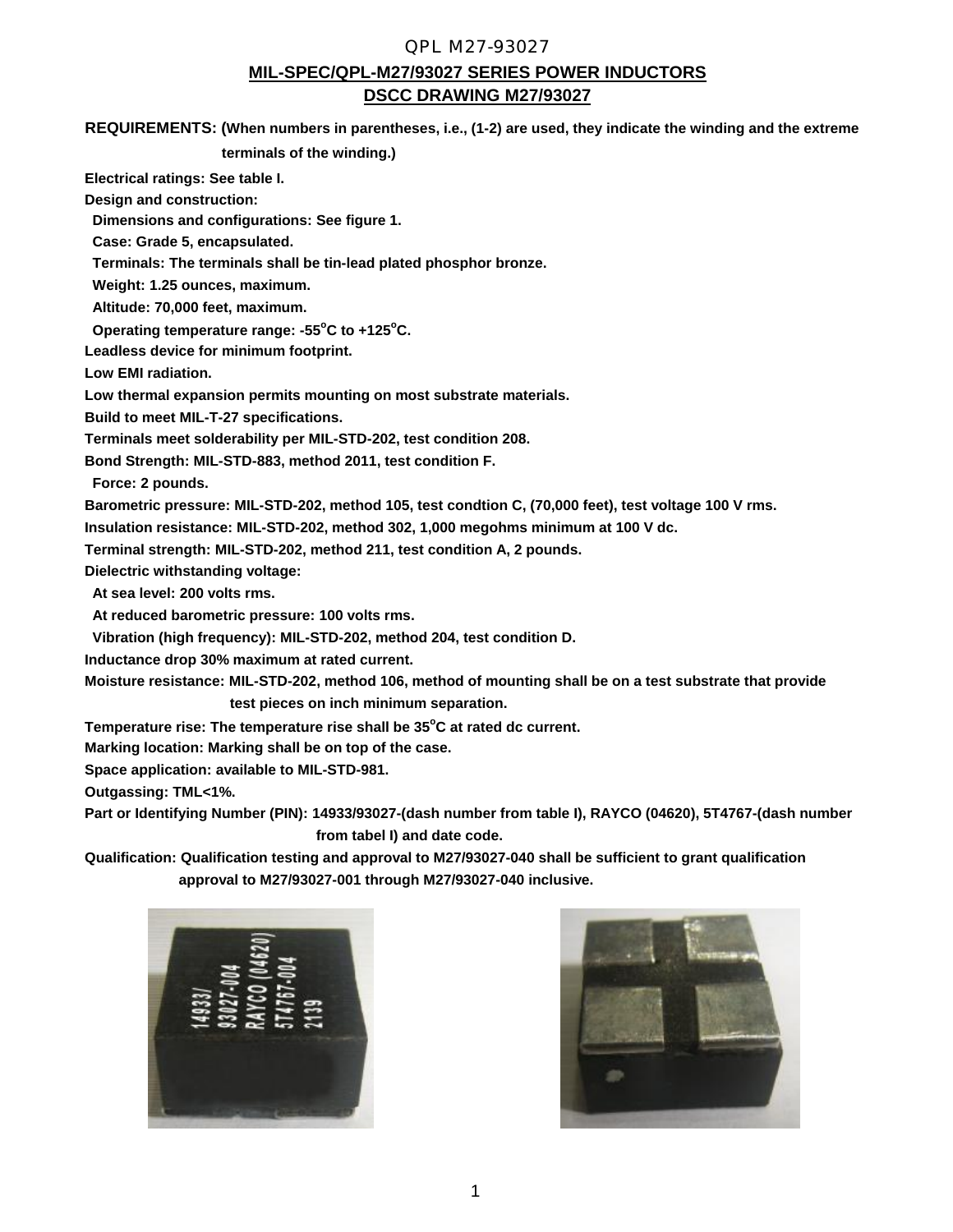## QPL M27-93027 **MIL-SPEC/QPL-M27/93027 SERIES POWER INDUCTORS DSCC DRAWING M27/93027**

#### **TABEL I. ELECTRICAL CHARACTERISTICS.**

|         | <b>SERIES</b>                     |                |                   |                   | <b>PARALLEL</b> |                   | <b>POWER</b>            |               |
|---------|-----------------------------------|----------------|-------------------|-------------------|-----------------|-------------------|-------------------------|---------------|
| 5T4767- | <b>INDUCTANCE</b><br><b>RATED</b> |                | <b>DC</b>         | <b>INDUCTANCE</b> | <b>RATED</b>    | <b>DC</b>         | <b>CONFIGUR-</b>        | <b>RATING</b> |
| XX      | ±10                               | <b>DC</b>      | <b>RESISTANCE</b> | ±10               | <b>DC</b>       | <b>RESISTANCE</b> | <b>ATION</b>            |               |
|         | <b>PERCENT</b>                    | <b>CURRENT</b> | (MAX)             | <b>PERCENT</b>    | <b>CURRENT</b>  | (MAX)             |                         |               |
|         | (mH)                              | (mA)           | (OHM)             | (mH)              | (mA)            | (OHM)             |                         | (mW)          |
| 001     | 0.100                             | 300            | 1.60              | 0.025             | 600             | 0.400             | $\mathbf{1}$            | 125           |
| 002     | 0.100                             | 600            | 0.96              | 0.025             | 1200            | 0.240             | $\overline{2}$          | 250           |
| 003     | 0.100                             | 780            | 0.37              | 0.025             | 1560            | 0.093             | 3                       | 300           |
| 004     | 0.100                             | 1350           | 0.21              | 0.025             | 2700            | 0.053             | $\overline{4}$          | 450           |
| 005     | 0.250                             | 200            | 3.11              | 0.062             | 400             | 0.778             | $\mathbf{1}$            | 125           |
| 006     | 0.250                             | 400            | 1.98              | 0.062             | 800             | 0.495             | $\overline{2}$          | 250           |
| 007     | 0.250                             | 530            | 0.82              | 0.062             | 1060            | 0.205             | 3                       | 300           |
| 008     | 0.250                             | 930            | 0.41              | 0.062             | 1860            | 0.103             | $\overline{4}$          | 450           |
| 009     | 0.500                             | 150            | 6.14              | 0.125             | 300             | 1.535             | 1                       | 125           |
| 010     | 0.500                             | 300            | 3.35              | 0.125             | 600             | 0.838             | $\overline{2}$          | 250           |
| 011     | 0.500                             | 380            | 1.62              | 0.125             | 760             | 0.405             | 3                       | 300           |
| 012     | 0.500                             | 660            | 0.82              | 0.125             | 1320            | 0.205             | 4                       | 450           |
| 013     | 0.750                             | 120            | 9.45              | 0.187             | 240             | 2.363             | $\mathbf{1}$            | 125           |
| 014     | 0.750                             | 250            | 5.20              | 0.187             | 500             | 1.300             | $\overline{2}$          | 250           |
| 015     | 0.750                             | 310            | 2.50              | 0.187             | 620             | 0.625             | 3                       | 300           |
| 016     | 0.750                             | 540            | 1.25              | 0.187             | 1080            | 0.313             | $\overline{4}$          | 450           |
| 017     | 1.000                             | 95             | 12.85             | 0.250             | 190             | 3.213             | 1                       | 125           |
| 018     | 1.000                             | 200            | 6.90              | 0.250             | 400             | 1.725             | $\overline{2}$          | 250           |
| 019     | 1.000                             | 270            | 3.37              | 0.250             | 540             | 0.843             | 3                       | 300           |
| 020     | 1.000                             | 470            | 1.87              | 0.250             | 940             | 0.468             | 4                       | 450           |
| 021     | 2.000                             | 75             | 25.60             | 0.500             | 150             | 6.400             | $\mathbf{1}$            | 125           |
| 022     | 2.000                             | 150            | 12.20             | 0.500             | 300             | 3.050             | $\overline{2}$          | 250           |
| 023     | 2.000                             | 190            | 6.75              | 0.500             | 380             | 1.690             | 3                       | 300           |
| 024     | 2.000                             | 330            | 3.62              | 0.500             | 660             | 0.910             | $\overline{4}$          | 450           |
| 025     | 3.000                             | 60             | 38.40             | 0.750             | 120             | 9.600             | $\mathbf{1}$            | 125           |
| 026     | 3.000                             | 120            | 18.30             | 0.750             | 240             | 4.580             | $\overline{a}$          | 250           |
| 027     | 3.000                             | 160            | 10.12             | 0.750             | 320             | 2.530             | 3                       | 300           |
| 028     | 3.000                             | 270            | 5.50              | 0.750             | 540             | 1.380             | $\overline{4}$          | 450           |
| 029     | 5.000                             | 45             | 64.00             | 1.250             | 90              | 16.000            | $\mathbf{1}$            | 125           |
| 030     | 5.000                             | 90             | 30.40             | 1.250             | 180             | 7.600             | $\overline{2}$          | 250           |
| 031     | 5.000                             | 120            | 16.87             | 1.250             | 240             | 4.220             | 3                       | 300           |
| 032     | 5.000                             | 210            | 9.12              | 1.250             | 420             | 2.280             | $\overline{4}$          | 450           |
| 033     | 7.500                             | 30             | 96.00             | 1.875             | 60              | 24.000            | $\mathbf{1}$            | 125           |
| 034     | 7.500                             | 70             | 46.00             | 1.875             | 140             | 11.500            | $\overline{2}$          | 250           |
| 035     | 7.500                             | 100            | 25.37             | 1.875             | 200             | 6.350             | 3                       | 300           |
| 036     | 7.500                             | 170            | 13.75             | 1.875             | 340             | 3.440             | $\overline{\mathbf{4}}$ | 450           |
| 037     | 10.000                            | 20             | 128.00            | 2.500             | 40              | 32.000            | $\mathbf{1}$            | 125           |
| 038     | 10.000                            | 50             | 61.00             | 2.500             | 100             | 15.250            | $\overline{2}$          | 250           |
| 039     | 10.000                            | 80             | 33.75             | 2.500             | 160             | 8.440             | $\mathfrak{S}$          | 300           |
| 040     | 10.000                            | 140            | 18.25             | 2.500             | 280             | 4.570             | $\overline{4}$          | 450           |